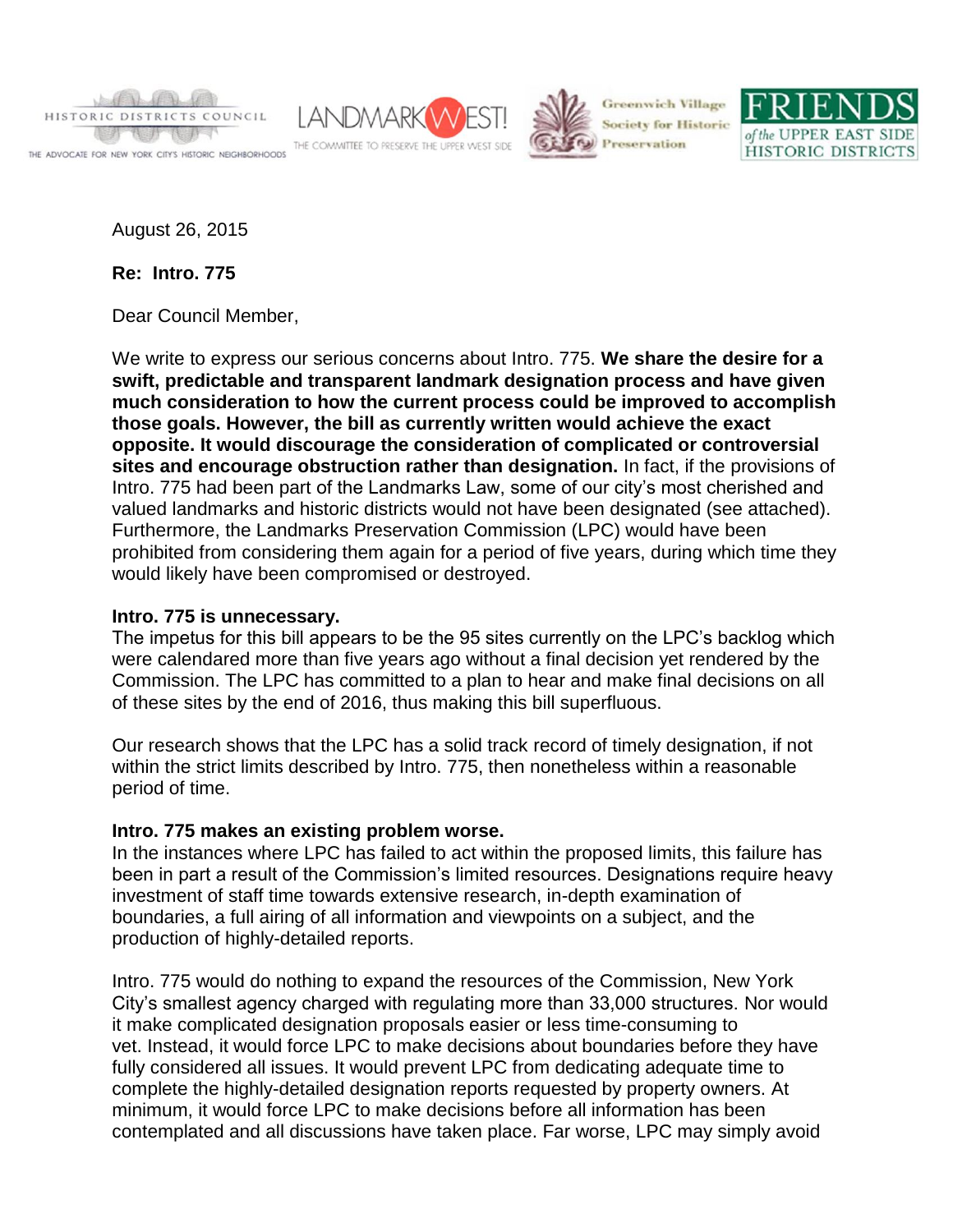considering sites with complicating factors that might not allow a final decision within the prescribed timeframes.

#### **Intro. 775 creates a new problem.**

Intro. 775 would also encourage an owner who is strongly opposed to designation to seek delays in the process in the hopes of "running out the clock" and avoiding landmark designation. The owners of some of our city's most prized landmarks , from Grand Central Terminal to the interior of Radio City Music Hall, opposed designation and likely would have exploited this "do or die" timeframe.

In summary, Intro. 775 as currently written should not be approved because:

- $\Box$  The bill imposes an unnecessary, unrealistic, and retroactive 18-month timeframe in which to consider every property on its docket.
- $\Box$  The proposed timeframes for hearings and final votes are not reasonable for all cases, especially those which are complicated and controversial.
- $\Box$  It provides no additional resources to ensure that LPC can consider calendared sites or districts within the proposed timeframe.
- $\Box$  It does not allow LPC the option of continuing to consider a landmark or historic district after the deadline has been reached, regardless of the stage of consideration, negotiation, or discussion, or if new information has been introduced.
- $\Box$  The five year moratorium on the reconsideration of landmarks and historic districts would unduly hamper LPC and is not reflected in the regulatory frameworks of other city agencies.

Sincerely,

Simon Brooked

Simeon Bankoff Executive Director Historic Districts Council

Andrew Berman Executive Director Greenwich Village Society for Historic Preservation

Kate Wood President Landmark West!

Java kelly

Tara Kelly Executive Director Friends of the Upper East Side Historic Districts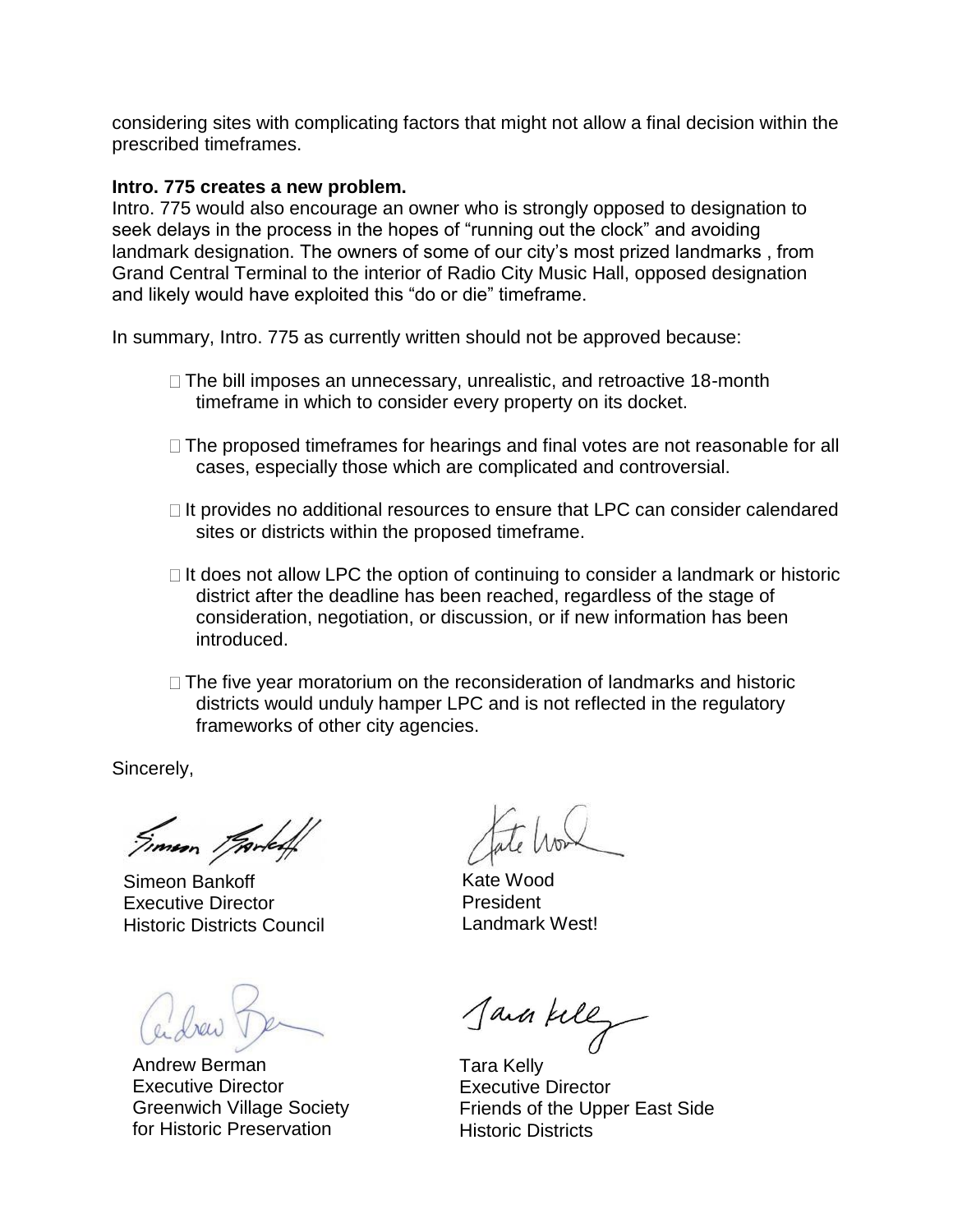### (signed) **LIST IN FORMATION**

FRIENDS of the Upper East Side Historic Districts

Greenwich Village Society for Historic Preservation

Historic Districts Council

LANDMARK WEST!

Bay Improvement Group Beachside Bungalows Preservation Association Citizens Emergency Committee to Preserve **Preservation** Coalition for a Livable West Side Committee for Environmentally Sound Development Defenders of the Historic Upper East Side East Harlem Preservation, Inc. East Village Community Coalition Four Borough Neighborhood Preservation Alliance Friends of Brook Park Friends of Petrosino Square Friends of Steinway Mansion Friends of Terra Cotta

Greater Astoria Historical Society Historic Park Avenue Jackson Heights Garden City Society Kew Gardens Civic Association Morningside Heights Historic District **Committee** New York Preservation Alliance Queens Preservation Council Save Chelsea Save Harlem Now! Senator Street Historic District Society for the Architecture of the City Sunnyside Gardens Preservation Alliance. Tribeca Trust Victorian Society of New York West End Preservation Society